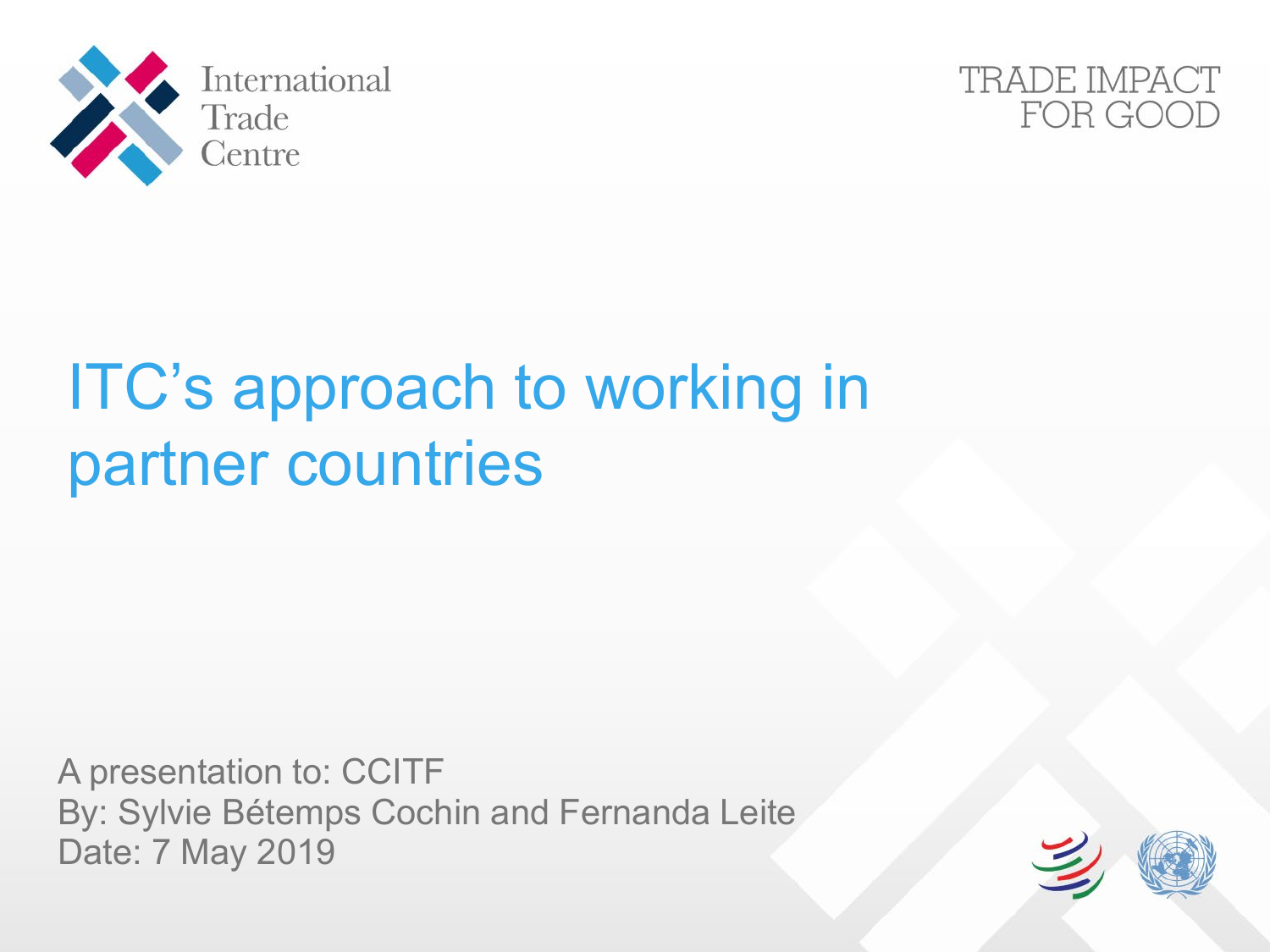# How ITC's approach to working in partner countries has evolved

- 1. Be physically present in countries to be responsive to and support evolving national development priorities and trade policies
- 2. Engage in country processes and collaborate with other agencies to ensure coherence and build synergies
- 3. Partner with country institutions and other organizations to jointly design and implement projects
- 4. Continuously improve methodologies to conduct solid country needs and baseline assessment

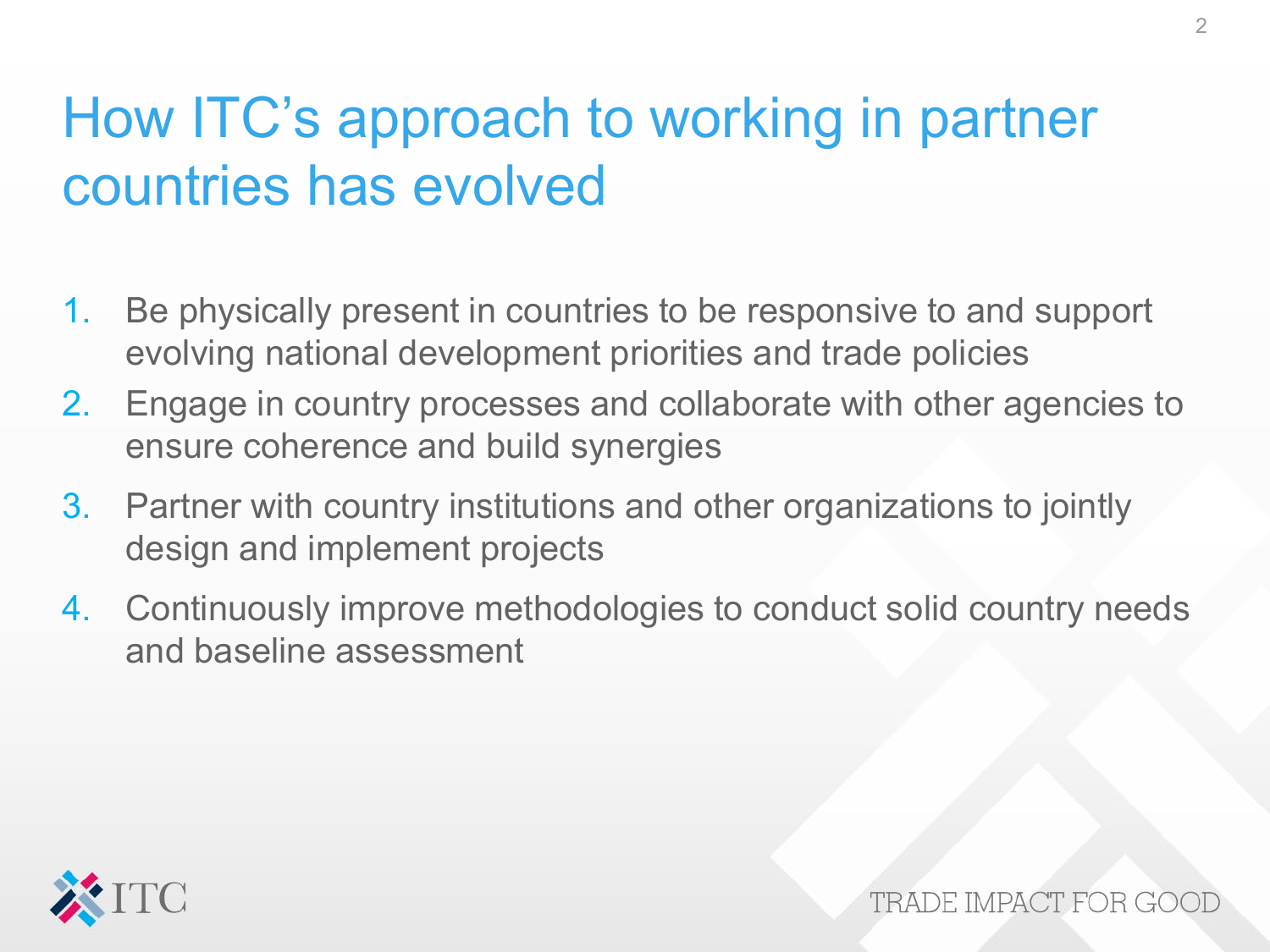# ITC's approach adaptive to the changing technical assistance environment

- More complex and inter-dependent development issues with an increasing number of large multi-disciplinary projects
- Governments, civil society and the private sector have a greater voice in development activities
- Growing expertise and capacities within partner countries
- Increasing focus on solid measurement of value for money and impact
- UN Reform process

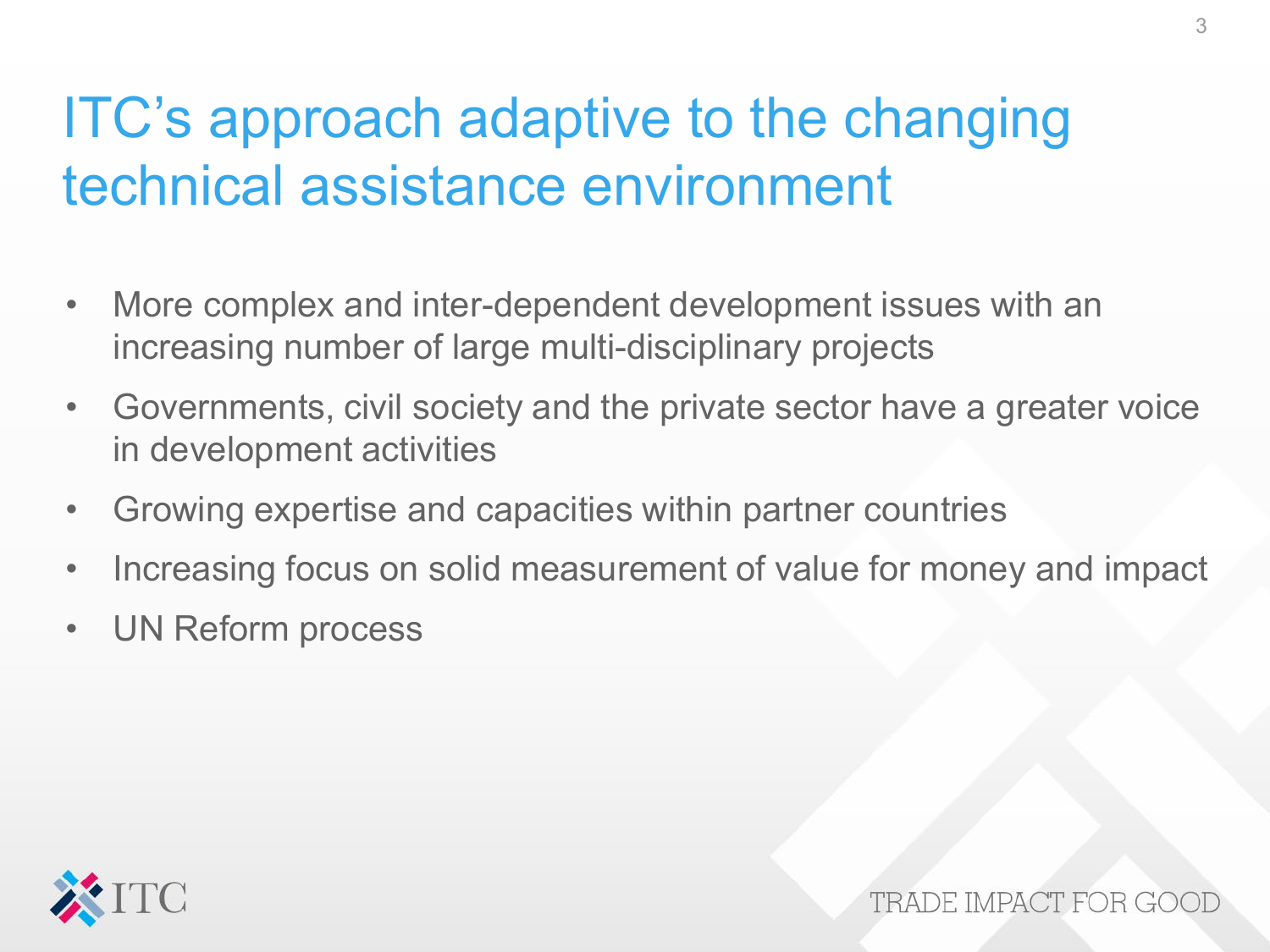#### Increasing number of country offices

Offices in 22 countries hosted in UN, Government or partner institutions

#### **SUCCESSES**

- Building local capacities while being more efficient and closest to beneficiaries during project implementation
- Strong networks of partner institutions, experts and businesses for sustainability
- Country ownership
- Donor and project visibility
- Leveraging new projects

#### **LESSONS LEARNED**

- **Resource intensive for** operationalization
- the varying degree of development • Flexibility to make allowance for national or regional particularities and adapt to
- Development of standard operating procedures for field presence (ongoing)
- Longer-term commitment in country
- Adequate IT infrastructure and information systems



TRADE IMPACT FOR GOO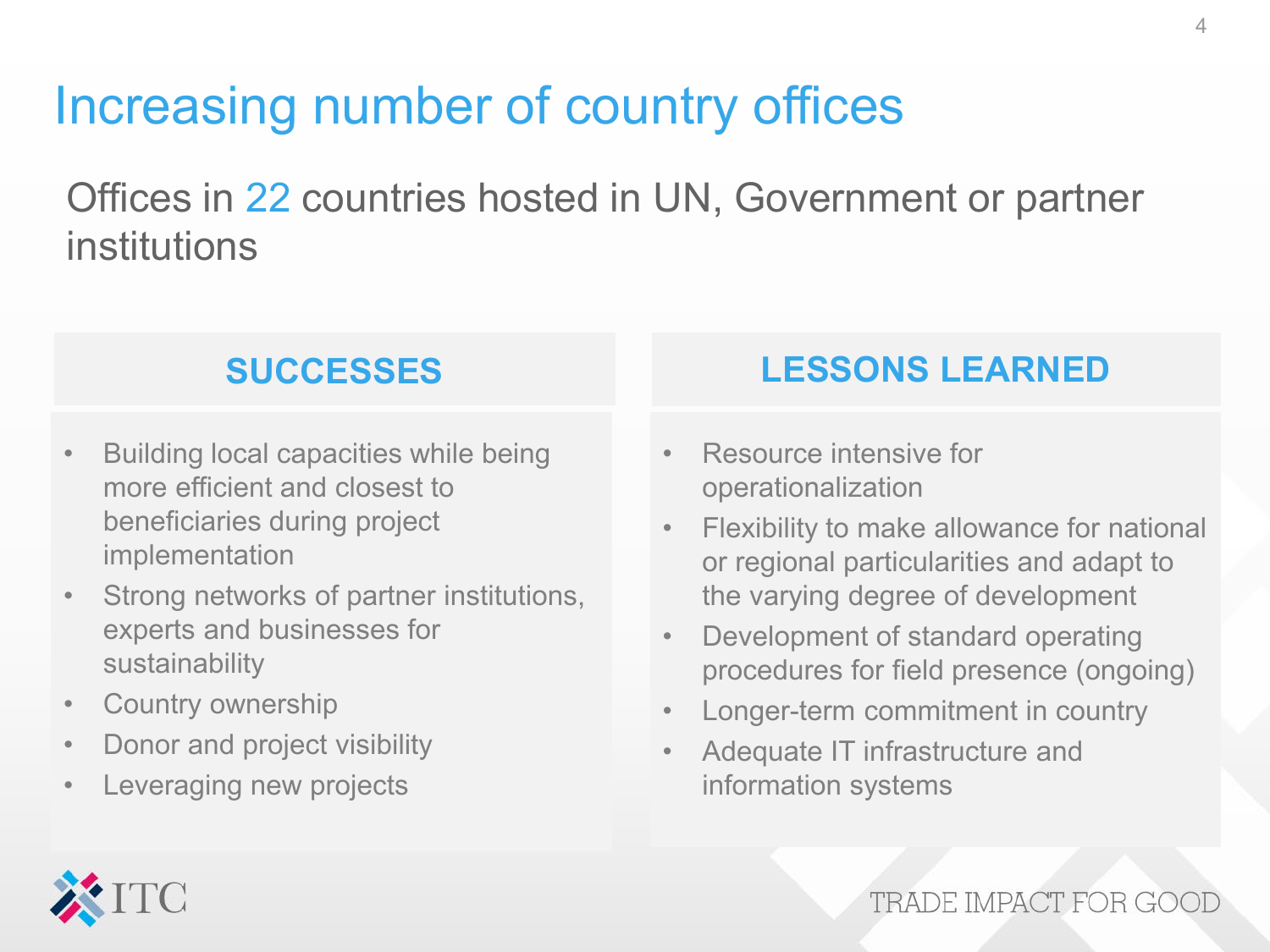#### Greater involvement in in-country processes

- Member of development partners' groups and UN Country Teams
- Strategic positioning of trade and SME development within UN Development Assistance Frameworks (UNDAF)
- Constant intelligence gathering on the political, economic and security issues affecting partner countries



TRADE IMPACT FOR G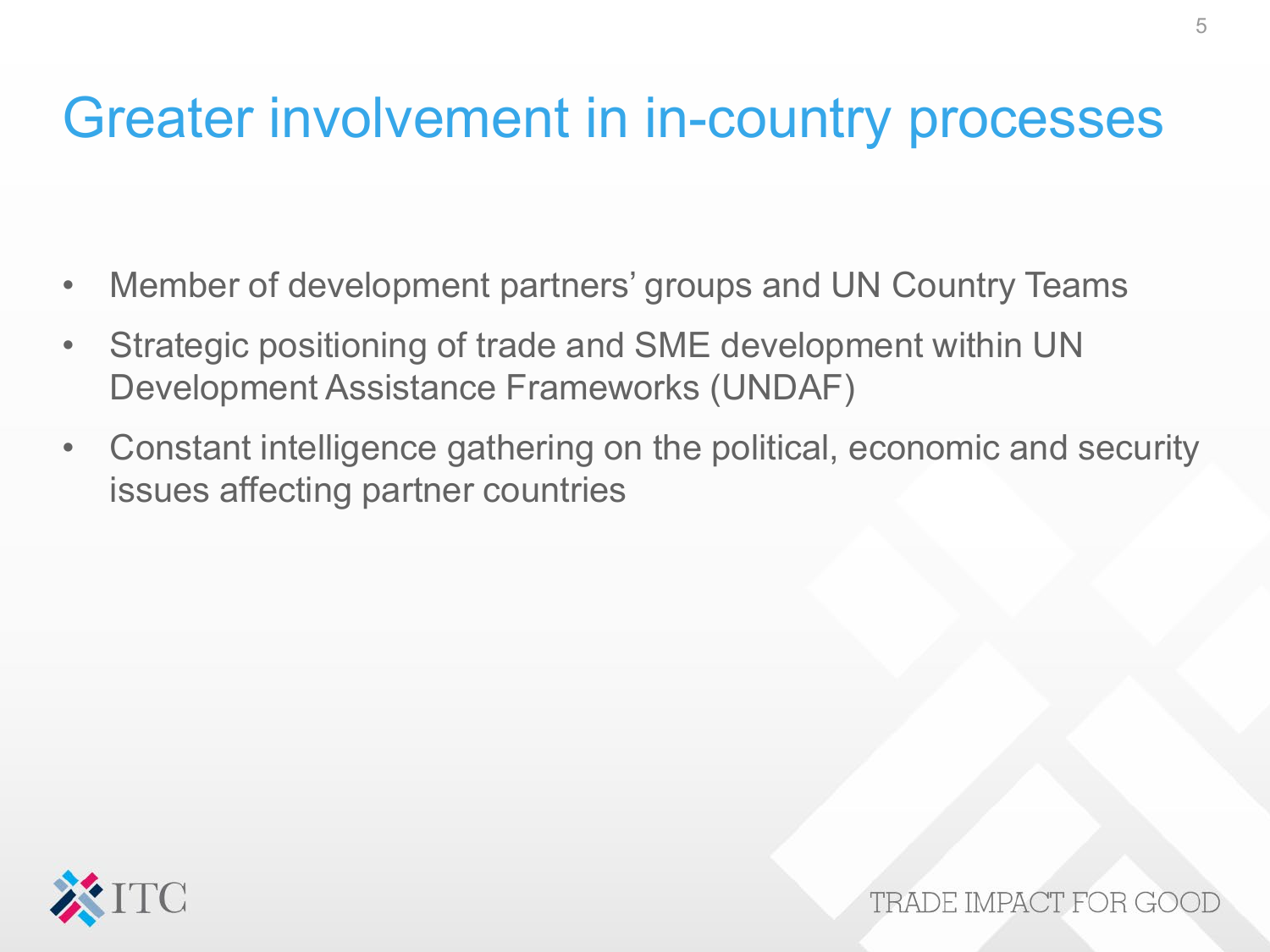### Increasing use of local Implementing Partners

Increased number of financial partnerships established in countries

- Building country capacities and ensuring project sustainability
- Faster and more efficient project implementation
- Diligent risk assessment for the selection of Implementing Partners
- Advanced monitoring and reporting system

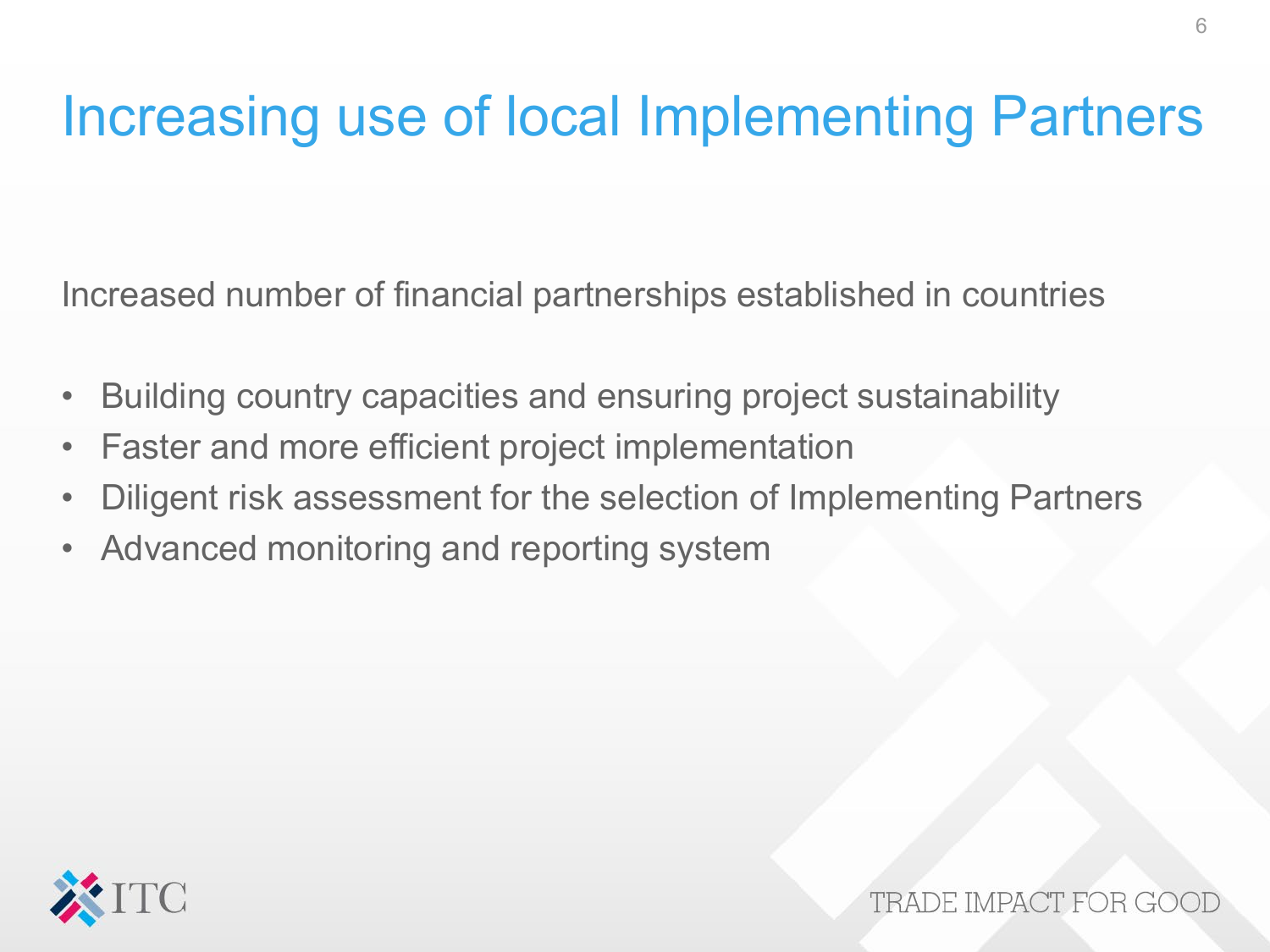### Methodologies for needs assessments

Innovative and result-oriented methodologies for needs assessment are instrumental to design and implement projects:

- National Export Strategies (NES): a starting point for designing projects
- Value chain analysis and SME Competitiveness surveys for sector development projects
- "CUBED" assessment for institutional strengthening
- Non Tariff Measures (NTM) surveys and trade facilitation assessments for policy changes



TRADE IMPACT FOR GO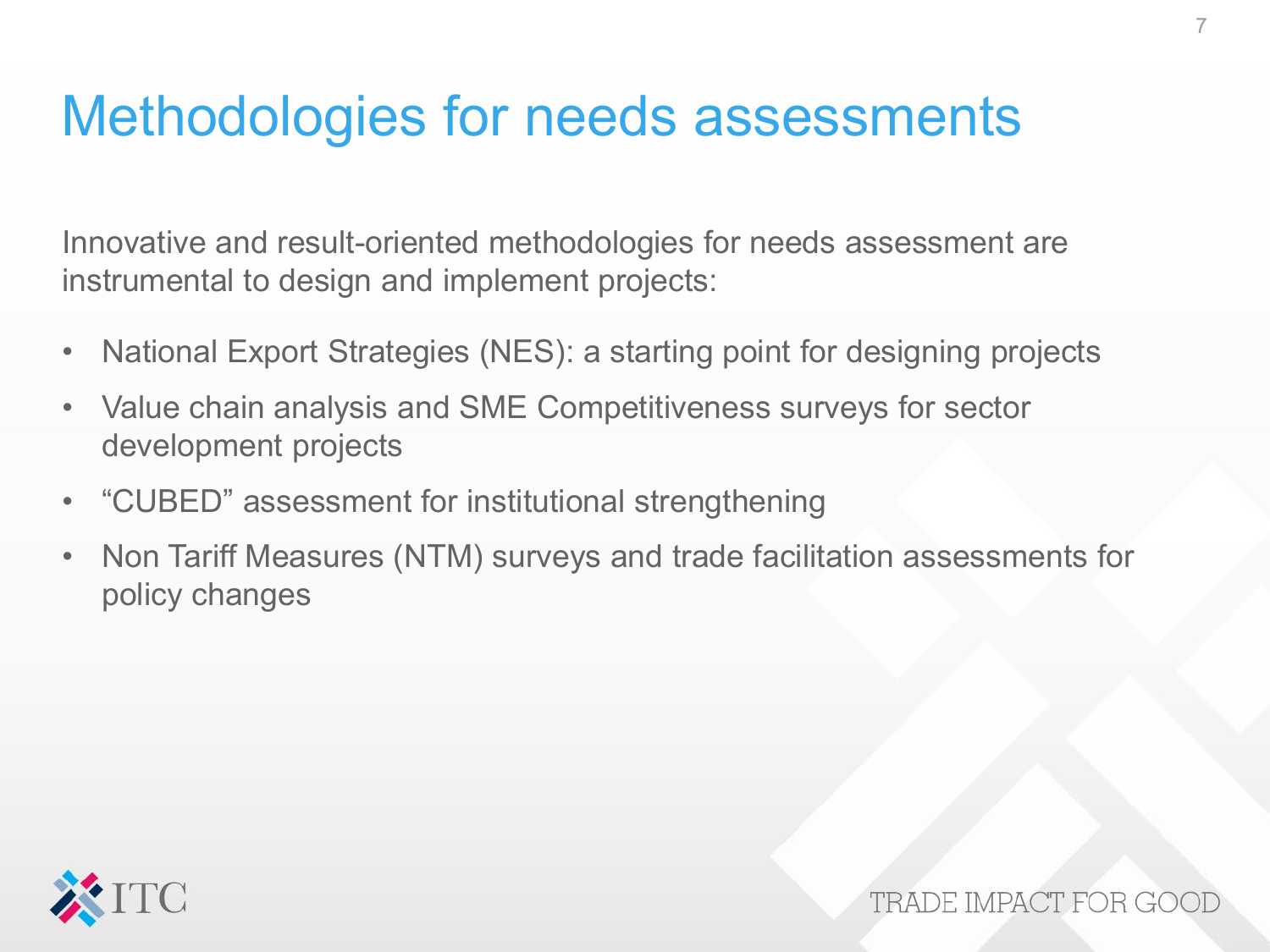## Strategic use of Window I funds

ITC is making a more strategic use of its Window I resources for increased return on investment:

- Window I is strategically deployed for business development to leverage new Window II projects
- Window I is also used to innovate and adjust ITC's offering to an evolving trade and competitiveness landscape



TRADE IMPACT FOR GO